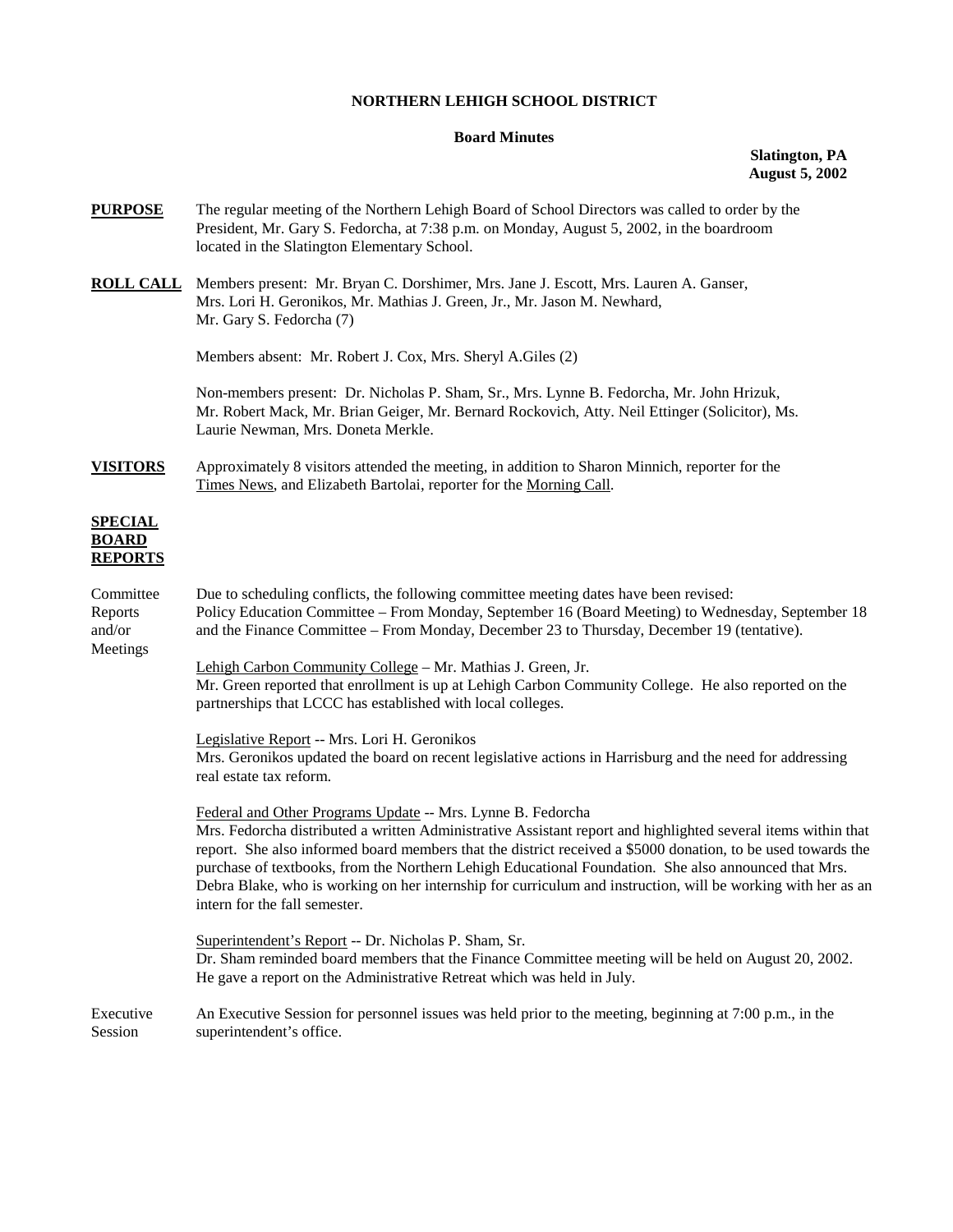## **PERSONNEL** A motion was made by Mr. Newhard, with a second made by Mr. Green, that the Board of Education approve the following personnel items:

|               | Instructional  | Appointments- Tara Balliet<br>Assignment:<br>Salary:<br><b>Effective Date:</b> | <b>Temporary Professional Employee</b><br>Grade 6 - Slatington Elementary School, replacing Jacqueline Sham, who resigned.<br>\$35,300* (Appendix A – Step 2 Bachelors on the 2001-2002 Collective<br>Bargaining Agreement Salary Schedule)<br>August 26, 2002 |
|---------------|----------------|--------------------------------------------------------------------------------|----------------------------------------------------------------------------------------------------------------------------------------------------------------------------------------------------------------------------------------------------------------|
|               |                | Lynn Haab<br>Assignment:<br>Salary:<br><b>Effective Date:</b>                  | <b>Temporary Professional Employee</b><br>Special Education Teacher - Grade 7, replacing Kelly Harkins, who resigned.<br>\$37,300* (Appendix A – Step 2 Masters on the 2001-2002 Collective Bargaining<br>Agreement Salary Schedule)<br>August 26, 2002        |
|               |                | Matthew Wehr<br>Assignment:<br>Salary:<br><b>Effective Date:</b>               | <b>Temporary Professional Employee</b><br>Vocal Music Teacher - Secondary Level - Replacing Rebecca Rhodes, who resigned.<br>$$35,200*$ (Appendix A – Step 1 Bachelors on the 2001-2002 Collective<br>Bargaining Agreement Salary Schedule)<br>August 26, 2002 |
|               |                | agreement when reached.                                                        | *Salary will be adjusted to reflect the terms and conditions of the new collective bargaining                                                                                                                                                                  |
| Non-          | Instructional  | Karen Hlushak*<br>Assignment:                                                  | Cafeteria General Service/Cook Helper in the middle school<br>New Position                                                                                                                                                                                     |
|               |                | Salary:<br><b>Effective Date:</b>                                              | \$7.50 Per Hour - 5 Hours Per Day<br>September 3, 2002                                                                                                                                                                                                         |
|               |                | Lewis Kern*<br>Assignment:                                                     | Cafeteria/Hall Monitor Aide in the middle school –<br><b>New Position</b>                                                                                                                                                                                      |
|               |                | Salary:<br><b>Effective Date:</b><br>*60-Day Probationary Period               | \$8.64 Per Hour – 3 Hours Per Day 10:00 a.m. to 1:00 p.m.— 5 Days Per Week<br>September 3, 2002                                                                                                                                                                |
|               | Administrative | Andrea Thomson                                                                 |                                                                                                                                                                                                                                                                |
| Transfers     |                | From:                                                                          | Special Education Aide in the Slatington Elementary School – position eliminated.                                                                                                                                                                              |
| ional         | Non-Instruct-  | To:<br>Effective:                                                              | Special Education Aide in the Senior High School, replacing Rebecca<br>Schock, who resigned.<br>2002-2003 School Year                                                                                                                                          |
|               |                | <b>Todd Green</b><br>From:<br>To:                                              | Custodian<br>Slatington Elementary School - PM Shift<br>Peters Elementary School - Day Shift, replacing Marvin Mantz, who retired.                                                                                                                             |
|               |                | <b>Effective Date:</b>                                                         | September 3, 2002                                                                                                                                                                                                                                              |
| Change of     |                | <b>Steve Zong</b>                                                              |                                                                                                                                                                                                                                                                |
| <b>Status</b> |                | From:                                                                          | Half-Time Temporary Professional Employee in the High School                                                                                                                                                                                                   |
|               |                | To:<br>Salary:                                                                 | Full-Time Temporary Professional Employee in the High School, teaching<br>computer/keyboarding<br>\$35,300* (Appendix A – Step 2 Bachelors on the 2001-2002 Collective<br>Bargaining Agreement Salary Schedule)                                                |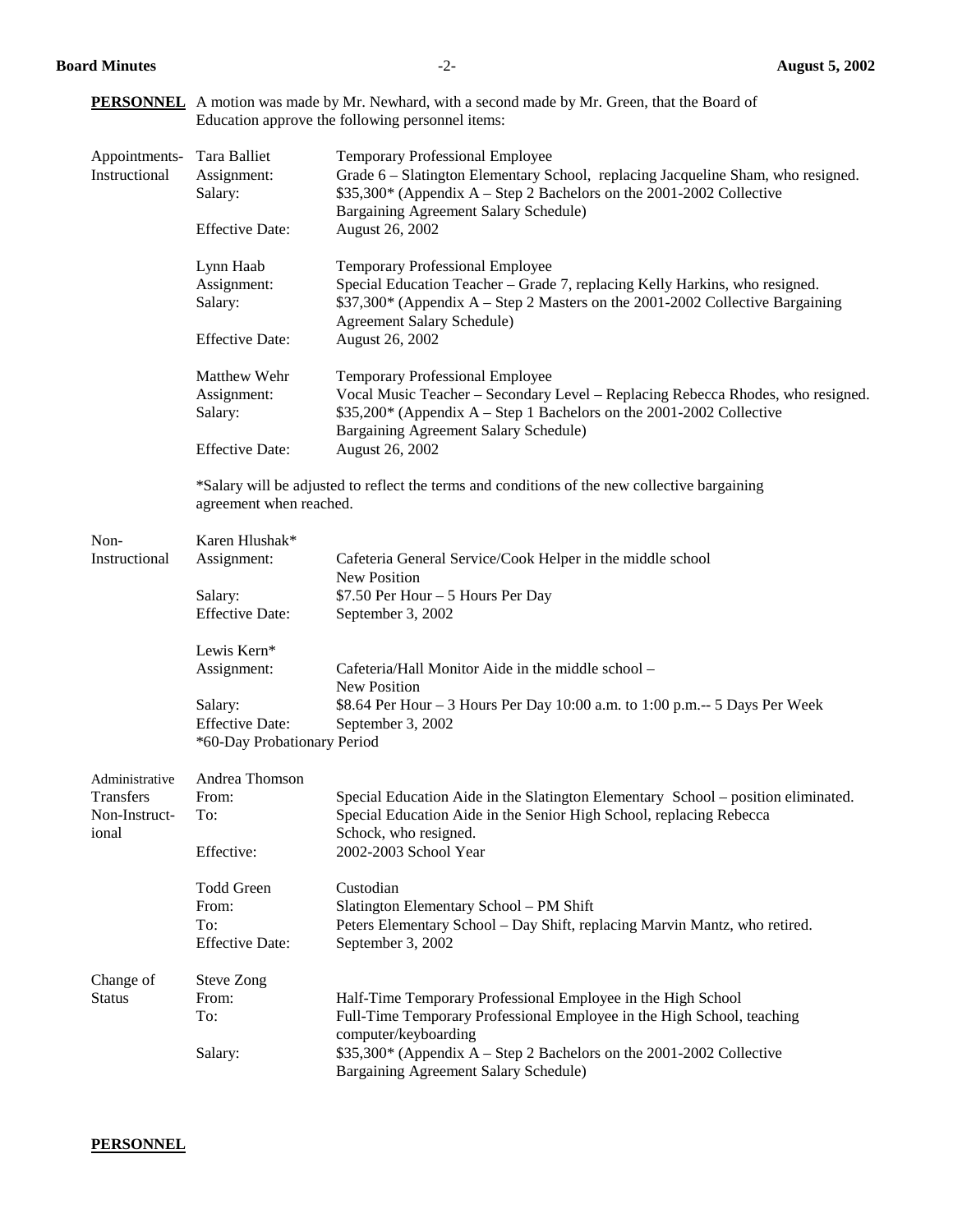| Change Of                                                                             | Joanne Wasilkowski                                                                                                                                                                                                                                                                                                                                                                                                                                                                                                                                                                                                                                                                                                                                                                                                                                                                                                                                    |  |  |  |
|---------------------------------------------------------------------------------------|-------------------------------------------------------------------------------------------------------------------------------------------------------------------------------------------------------------------------------------------------------------------------------------------------------------------------------------------------------------------------------------------------------------------------------------------------------------------------------------------------------------------------------------------------------------------------------------------------------------------------------------------------------------------------------------------------------------------------------------------------------------------------------------------------------------------------------------------------------------------------------------------------------------------------------------------------------|--|--|--|
| <b>Status</b><br>(Con't.)                                                             | From:<br>Half-Time Temporary Professional Employee in the High School<br>To:<br>Full-Time Temporary Professional Employee in the High School, teaching<br>mathematics and replacing Kim Rohrbach, who resigned.                                                                                                                                                                                                                                                                                                                                                                                                                                                                                                                                                                                                                                                                                                                                       |  |  |  |
|                                                                                       | \$35,800* (Appendix A – Step 4 Bachelors on the 2001-2002 Collective Bargaining<br>Salary:<br>Agreement Salary Schedule)                                                                                                                                                                                                                                                                                                                                                                                                                                                                                                                                                                                                                                                                                                                                                                                                                              |  |  |  |
|                                                                                       | Sandra Becker                                                                                                                                                                                                                                                                                                                                                                                                                                                                                                                                                                                                                                                                                                                                                                                                                                                                                                                                         |  |  |  |
|                                                                                       | Half-Time Temporary Professional Employee in the Middle School<br>From:<br>To:<br>Full-Time Temporary Professional Employee in the Middle School, teaching science.<br>\$35,400* (Appendix A – Step 3 Bachelors on the 2001-2002 Collective Bargaining<br>Salary:<br>Agreement Salary Schedule)                                                                                                                                                                                                                                                                                                                                                                                                                                                                                                                                                                                                                                                       |  |  |  |
|                                                                                       | Kathy Walter                                                                                                                                                                                                                                                                                                                                                                                                                                                                                                                                                                                                                                                                                                                                                                                                                                                                                                                                          |  |  |  |
|                                                                                       | From:<br>Half-Time Temporary Professional Employee in the Middle School                                                                                                                                                                                                                                                                                                                                                                                                                                                                                                                                                                                                                                                                                                                                                                                                                                                                               |  |  |  |
|                                                                                       | Full-Time Temporary Professional Employee in the Middle School, teaching reading.<br>To:<br>$$35,500*$ (Appendix A – Step 1 Bachelors +24 on the 2001-2002 Collective<br>Salary:<br>Bargaining Agreement Salary Schedule)                                                                                                                                                                                                                                                                                                                                                                                                                                                                                                                                                                                                                                                                                                                             |  |  |  |
|                                                                                       | *Salary will be adjusted to reflect the terms and conditions of the new collective<br>bargaining agreement when reached.                                                                                                                                                                                                                                                                                                                                                                                                                                                                                                                                                                                                                                                                                                                                                                                                                              |  |  |  |
| Non-<br>Instructional-<br>Carol Miller                                                | It is recommended that the status of Carol Miller, Clerk/Stenographer in the<br>senior high guidance office, be changed from 11 months to 12 months, effective July 1, 2002.<br>This change was approved as part of the 2002-2003 budget.                                                                                                                                                                                                                                                                                                                                                                                                                                                                                                                                                                                                                                                                                                             |  |  |  |
| Tamra Yesik                                                                           | It is recommended that the hourly status of Tamara Yesik, Cafeteria/Hall Monitor in the middle<br>school, be increased from 3 $\frac{1}{2}$ hours to 6 $\frac{1}{2}$ hours for two of the six days in the middle school<br>cycle.                                                                                                                                                                                                                                                                                                                                                                                                                                                                                                                                                                                                                                                                                                                     |  |  |  |
| Dr. Maura<br>Roberts -<br>Psychological<br>Consulting<br>Services                     | Approve to contract with Dr. Maura Roberts for psychological consulting services, effective<br>August 29, 2002, at a per diem rate of \$327.23 (not to exceed 191 days) to be deducted from an<br>annual stipend of \$62,500.00 in the event that Dr. Roberts is hired as a school psychologist for<br>the Northern Lehigh School District for the 2002-2003 school year.                                                                                                                                                                                                                                                                                                                                                                                                                                                                                                                                                                             |  |  |  |
| Furlough<br><b>Scott DeLong</b>                                                       | As a result of decreased enrollment, and in accordance with School Board Policy #511, approve<br>to furlough Mr. Scott DeLong, part-time social studies teacher in the senior high school. As a<br>result of this furlough, the last day of employment for Mr. DeLong is June 17, 2002.                                                                                                                                                                                                                                                                                                                                                                                                                                                                                                                                                                                                                                                               |  |  |  |
| Hire Glenn-<br>Rissmiller<br>As Athletic<br>Director<br>For 2002-03<br>School<br>Year | Approve the employment of Glenn Rissmiller, effective August 6, 2002 as Athletic Director for<br>the Northern Lehigh School District for a period of time not to exceed 95 days during the 2002-<br>2003 school year at a salary of \$20,000. (NOTE: The employment of Glenn Rissmiller is<br>considered to be of an emergency nature and falls under the "emergency" provision of Act 23 of<br>August 5, 1991. Northern Lehigh School District does not have a trained or experienced<br>Athletic Director. Upon approval of Glenn Rissmiller's employment, the district will<br>advertise for an assistant athletic director and Glenn Rissmiller will provide training and<br>consultative services to this individual. Since no other qualified persons are available, the school<br>district's athletic programs would suffer a serious impairment of services to the students and<br>sporting events without the services of Glenn Rissmiller). |  |  |  |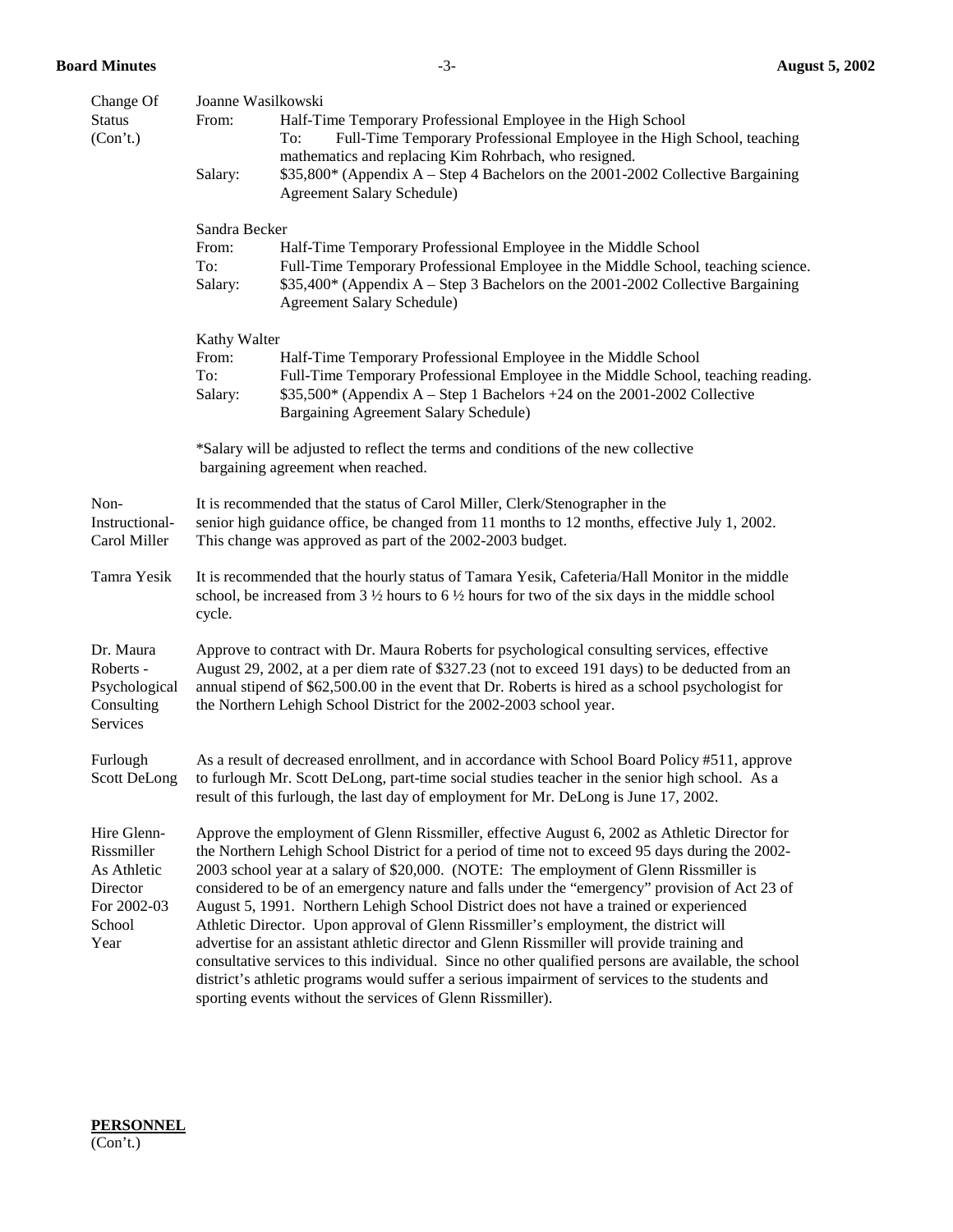|                                                | Amend Motion Approve to amend the motion made on June 10, 2002 and adjust the effective<br>retirement date of Thomas Sheehan from June 17, 2002 to June 28, 2002.                                                                                                                                                                                                                                                                                                                                                                                                                                                  |
|------------------------------------------------|--------------------------------------------------------------------------------------------------------------------------------------------------------------------------------------------------------------------------------------------------------------------------------------------------------------------------------------------------------------------------------------------------------------------------------------------------------------------------------------------------------------------------------------------------------------------------------------------------------------------|
| Resignations<br>Instructional<br>Kelly Harkins | Accept the resignation of Kelly Harkins, special education teacher in the<br>middle school, effective August 31, 2002. She has accepted a position in another school district.                                                                                                                                                                                                                                                                                                                                                                                                                                     |
| Cassandra<br>Frantz                            | Accept the resignation of Cassandra Frantz, special education teacher in the<br>senior high school, effective August 31, 2002. She has accepted a position in another school district.                                                                                                                                                                                                                                                                                                                                                                                                                             |
| Non-<br>Instructional-<br>Evonne Blocker       | Accept the resignation of Evonne Blocker, special education aide in the Peters Elementary<br>School, effective July 25, 2002.                                                                                                                                                                                                                                                                                                                                                                                                                                                                                      |
| Co-Curricular<br>Greg Porembo                  | Accept the resignation of Gregory Poremba from his position as Assistant Football Coach for the<br>2002-2003 school year.                                                                                                                                                                                                                                                                                                                                                                                                                                                                                          |
| Cassandra<br>Frantz                            | Accept the resignation of Cassandra Frantz from her position as Senior Class Advisor.                                                                                                                                                                                                                                                                                                                                                                                                                                                                                                                              |
| Sheila Lanshe                                  | SADD Advisor-Approve the appointment of Sheila Lanshe as the SADD advisor for the 2002-2003 school year.<br>The stipend of this position is \$500.00 and is included in the 2002-2003 budget.                                                                                                                                                                                                                                                                                                                                                                                                                      |
|                                                | Co-Curricular Appointments for 2002-2003*                                                                                                                                                                                                                                                                                                                                                                                                                                                                                                                                                                          |
|                                                | Middle School Intramurals - Fall - Michelle Raber<br>Middle School Intramurals - Winter CPR - Michelle Raber<br>Middle School Intramurals - Spring - Michelle Raber<br>Middle School Intramurals - Spring - Weightlifting - Steve Hluschak<br>Middle School Newspaper - Catherine Farole<br>Middle School Yearbook - Susan Bowser<br>Academic Challenge Eight - Janet Kern<br>Middle School Student Council - Beth Case<br>Elementary Scholastic Scrimmage - Marlene Simock<br>Elementary Band - Terry Jenkins<br>Assistant Football Coach - Michael Lush (replacing Greg Poremba who resigned) - (Shared Stipend) |
|                                                | *The stipend will be determined when a new Collective Bargaining Agreement is approved.                                                                                                                                                                                                                                                                                                                                                                                                                                                                                                                            |
|                                                | <b>Middle School Co-Curricular Appointments</b>                                                                                                                                                                                                                                                                                                                                                                                                                                                                                                                                                                    |
|                                                | Junior National Honor Society Advisor - Jason Graver - \$375.00<br>Web Page Advisor - Theresa Kokinda -- \$365.00                                                                                                                                                                                                                                                                                                                                                                                                                                                                                                  |
| Substitutes<br>Instructional                   | Approve the following substitute teachers for the 2002-2003 school year at the substitute teacher<br>rates of \$70.00 for 1-10 non-consecutive days; \$80.00 for 11-20 non-consecutive days; and \$90.00 for<br>21+ non-consecutive days:                                                                                                                                                                                                                                                                                                                                                                          |
|                                                | Gail Barilla - Elementary<br>Amy Barthol - Mentally &/or Physically Handicapped<br>Carlene Binder - Elementary<br>Linda Deurer - Mentally &/or Physically Handicapped                                                                                                                                                                                                                                                                                                                                                                                                                                              |

**PERSONNEL** Julie Fehnel – Elementary (Con't.) Marshelle George – Elementary Audrey Hedash – Elementary/Early Childhood

Deborah Fartuch – Elementary

William Dimmich – English and Social Studies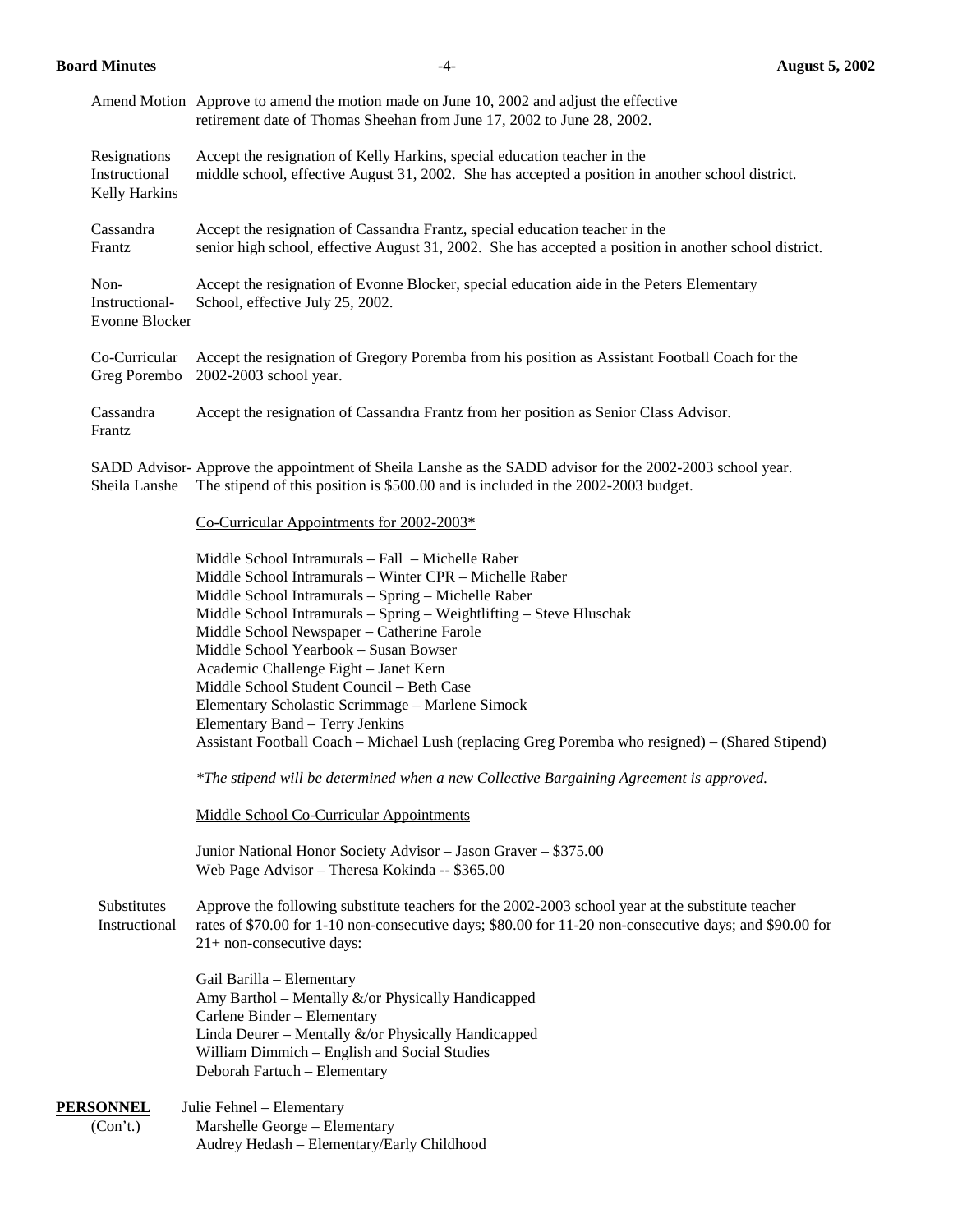Tracy Hoffman – School Nurse Tracy Kimmel – Music Allison Kuntz – Elementary K-6 Danielle LeBarge – Elementary Cathy Minnich – Mathematics (Homebound Only) Megan Owens – School Nurse Joanne Solga – Elementary Marsha Stricker – Elementary Kimberly Teprovich – Health & Physical Education Beth Trexler – School Nurse Jane Wessner – Elementary Kyle Yanders – Elementary

 Non- Approve to employ the following substitute instructional aides for the 2002-2003 school year at the Instructional substitute rate of \$7.25 per hour:

> Dorothea Curran Charlotte Hallman Patricia Ingles Cheryl Mill Romaine Remaley Ann Stoss Nancy Wagner Tina Williams

Approve to employ the following substitute secretaries for the 2002-2003 school year at the substitute rate of \$7.25 per hour:

 Patricia Ingles Ann Stoss Tina Williams

Approve to employ the following substitute cafeteria workers for the 2002-2003 school year at the substitute rate of \$7.25 per hour:

 Dorothea Curran Nancy Frantz Charlotte Hallman Romaine Remaley Ann Stoss Jennifer Wentz Tina Williams

Approve to employ the following substitute custodians for the 2002-2003 school year at the substitute rate of \$7.25 per hour:

 Susan Bilheimer Wendy Green Donald Kleintop Franklin Zamadics

#### **PERSONNEL**

(Con't.)

School Appoint Dr. Harry Shleifer of Professional Dental Associates as the school dentist for the 2002-2003 Dentist school year at the quoted fee of \$1.00 per student.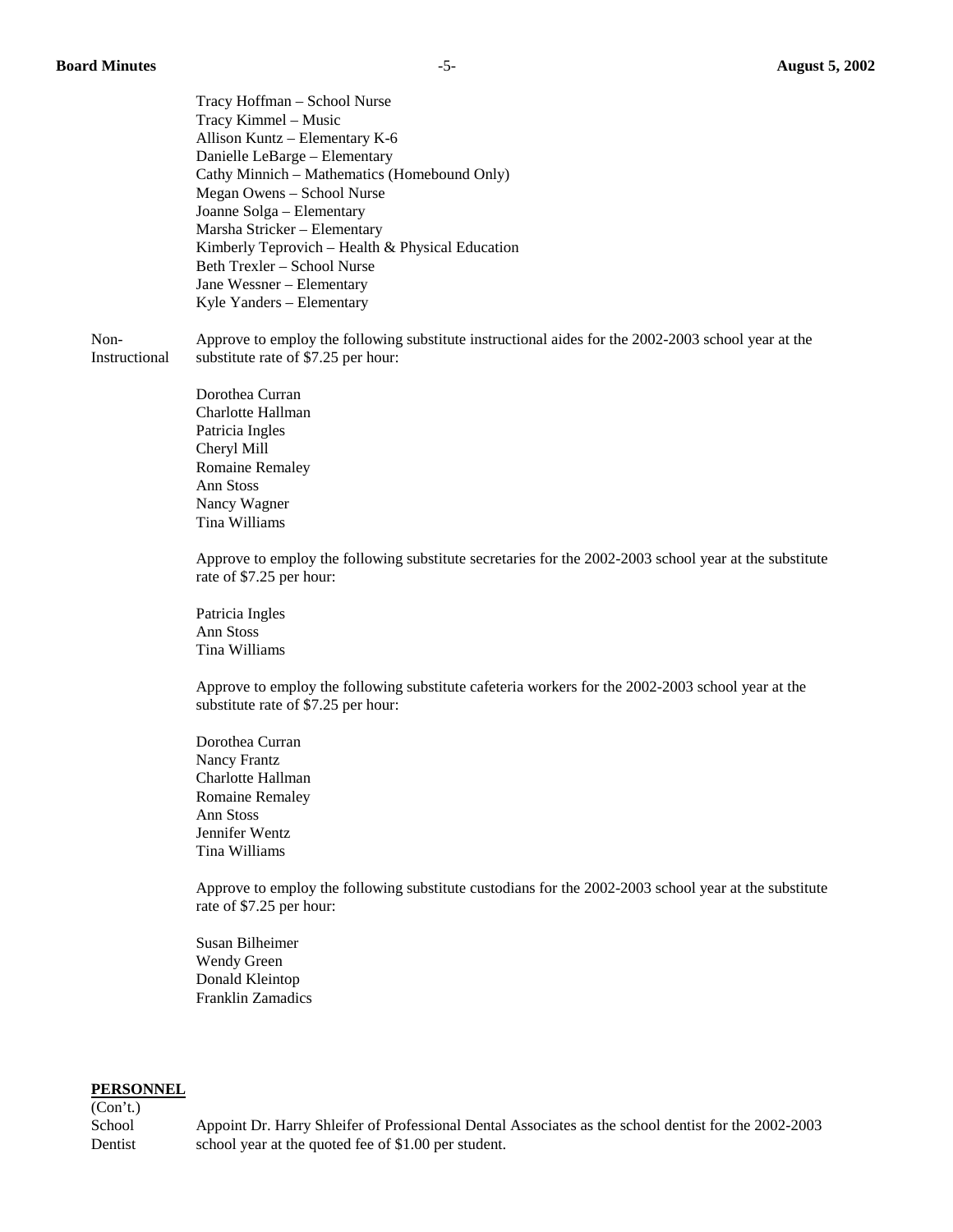| School<br>Physician                                                                                             | Appoint Dr. Sally Ann Rex as school physician for the 2002-2003 school year at the same quoted<br>rates during the 2001-2002 school year. It is also recommended that Allentown Sports Medicine be<br>Employed as a thletic sports physical doctors to assist with possible conflicts that may arise in scheduling<br>athletic physicals.                                                                                                                                                                                                                                                                                                                                                                                                                                                                                                        |
|-----------------------------------------------------------------------------------------------------------------|--------------------------------------------------------------------------------------------------------------------------------------------------------------------------------------------------------------------------------------------------------------------------------------------------------------------------------------------------------------------------------------------------------------------------------------------------------------------------------------------------------------------------------------------------------------------------------------------------------------------------------------------------------------------------------------------------------------------------------------------------------------------------------------------------------------------------------------------------|
| Football<br>Physician                                                                                           | Appoint Allentown Sports Medicine & Human Performance Center to provide football game<br>physicians for the 2002-2003 school year at a quoted fee of \$70.00 per game.                                                                                                                                                                                                                                                                                                                                                                                                                                                                                                                                                                                                                                                                           |
|                                                                                                                 | YEA: Mr. Dorshimer, Mrs. Escott, Mrs. Ganser, Mrs. Geronikos, Mr. Green,<br>Mr. Newhard, Mr. Fedorcha (7)<br>NAY: None(0)                                                                                                                                                                                                                                                                                                                                                                                                                                                                                                                                                                                                                                                                                                                        |
| Appoint<br>Philip<br>Bertolino As<br><b>High School</b><br>Principal                                            | A motion was made by Mrs. Geronikos, with a second made by Mrs. Escott, that the Board of<br>Education approve to appoint Mr. Philip C. Bertolino II as principal of Northern Lehigh High<br>School, effective on or about August 16, 2002, at a salary of \$78,000.00. Mr. Bertolino will be a<br>12-month employee with benefits and expectations consistent with the current Act 93<br>Administrator Compensation Plan. He will also carry over all of his unused sick days from his<br>previous district.                                                                                                                                                                                                                                                                                                                                    |
|                                                                                                                 | ROLL CALL: YEA: Mr. Dorshimer, Mrs. Escott, Mrs. Geronikos, Mr. Green,<br>Mr. Newhard, Mr. Fedorcha (6)<br>NAY: Mrs. Ganser (1)<br>Motion carried.                                                                                                                                                                                                                                                                                                                                                                                                                                                                                                                                                                                                                                                                                               |
| Appoint Tom<br>Sheehan As<br><b>High School</b><br>Guidance<br><b>Counselor For</b><br>2002-2003<br>School Year | Approve the employment of Thomas Sheehan, effective July 1, 2002 as Guidance Counselor for<br>the Northern Lehigh School District for a period of time not to exceed 95 days during the 2002-<br>2003 school year at a salary of \$20,000. (NOTE: The employment of Thomas Sheehan is<br>considered to be of an emergency nature and falls under the "emergency" provision of Act 23 of<br>August 5, 1991. Northern Lehigh School District does not have a trained or experienced<br>counselor capable to complete the master schedule at the senior high school. Thomas Sheehan<br>will provide training and consultative services to Sheila Lanshe. Since no other qualified persons<br>are available, the school district would suffer a serious impairment of services to the students and<br>staff without the services of Thomas Sheehan). |
|                                                                                                                 | ROLL CALL: YEA: Mrs. Escott, Mrs. Ganser, Mrs. Geronikos, Mr. Green,<br>Mr. Newhard, Mr. Fedorcha (6)<br>NAY: Mr. Dorshimer (1)<br>Motion carried.                                                                                                                                                                                                                                                                                                                                                                                                                                                                                                                                                                                                                                                                                               |
| <b>POLICY</b>                                                                                                   | A motion was made by Mr. Newhard, with a second made by Mrs. Geronikos, that the Board of<br>Education approve the following items listed under Policy:                                                                                                                                                                                                                                                                                                                                                                                                                                                                                                                                                                                                                                                                                          |
| Conferences                                                                                                     | Approve the request of Sharon Williams to attend the ACCESS PA on September 26, 2002 in<br>Allentown. Expenses include \$360.00 for project fees (\$180.00 for each elementary school).<br>This request was included in the 2002-2003 Peters & Slatington Elementary School budgets.                                                                                                                                                                                                                                                                                                                                                                                                                                                                                                                                                             |
|                                                                                                                 | Approve the request of Mary Anne Shafer and Lynn Haab to attend a Carbon Lehigh Intermediate Unit<br>conference entitled "Reading and the High School Student: Strategies to Enhance Literacy" on August 12<br>and 13, 2002. Expenses for this conference include \$150.00 each for registration, \$18.00 each for travel, for<br>a total cost of \$336.00 and will be paid for through Title IIA funds.                                                                                                                                                                                                                                                                                                                                                                                                                                         |
|                                                                                                                 |                                                                                                                                                                                                                                                                                                                                                                                                                                                                                                                                                                                                                                                                                                                                                                                                                                                  |

# **POLICY**

(Con't.) Approve the request of Dr. Linda Marcincin to attend the Pennsylvania Association of Elementary & Conferences Secondary School Principals conference in Reading on October 20-22, 2002. Expenses include \$250.00 for registration, \$32.40 for travel, \$170.00 for lodging for a total of \$452.40. Money for this conference was included in the 2002-2003 senior high school budget.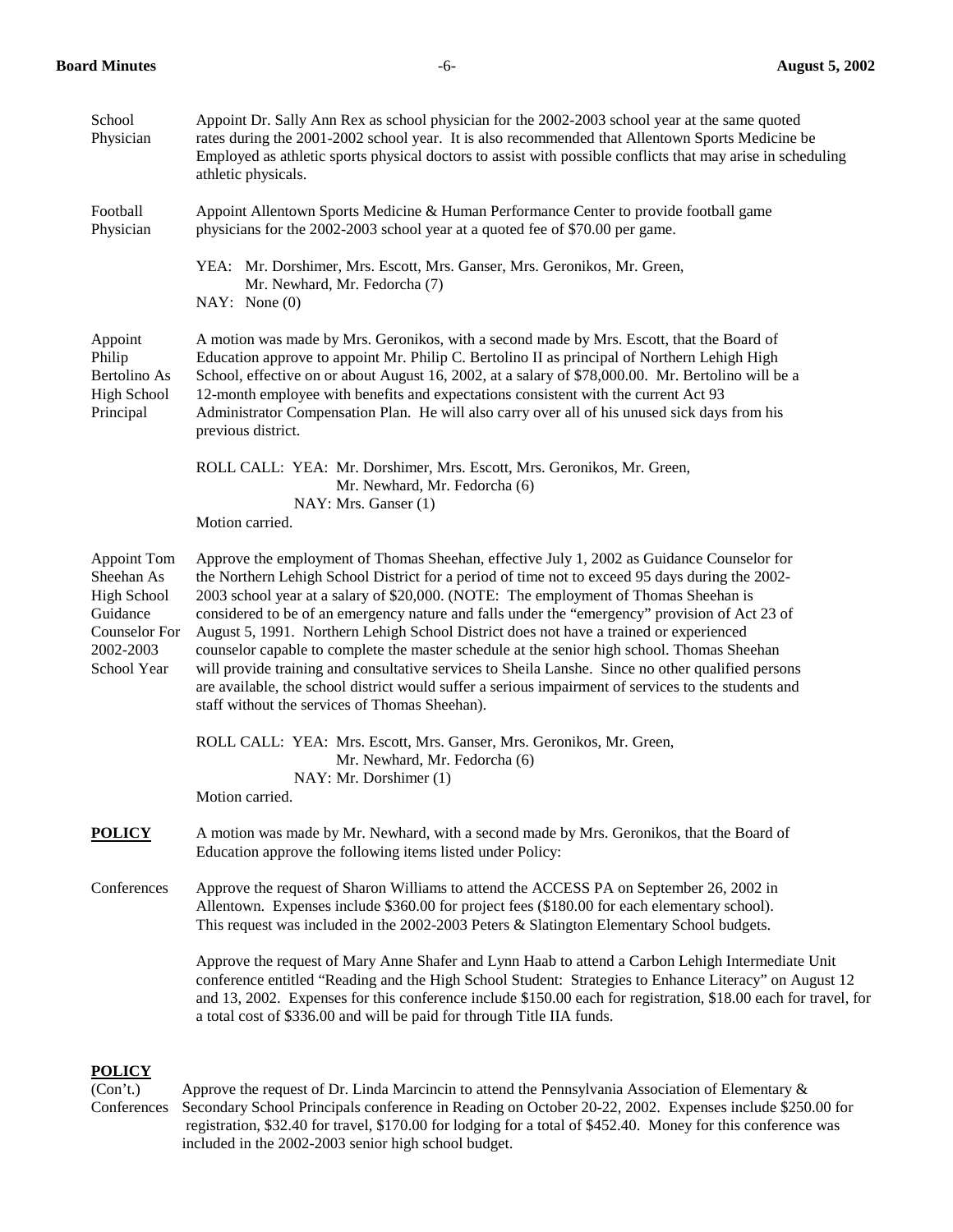## **Board Minutes** -7- **August 5, 2002**

|                                                                     | Approve the request of Christopher Iacobelli to attend a Lorman conference entitled "School Violence In<br>Pennsylvania" in Bethlehem on September 26, 2002. Expenses include \$239.00 for registration, \$10.00 for<br>meals, \$15.00 for travel for a total cost of \$264.00 and will be paid for through Drug Free & Safe Schools<br>funds.                            |
|---------------------------------------------------------------------|---------------------------------------------------------------------------------------------------------------------------------------------------------------------------------------------------------------------------------------------------------------------------------------------------------------------------------------------------------------------------|
| New Board<br>Policy #917<br>Second<br>Reading                       | Approve new board policy #917 – Parent/Family Involvement, as presented, after second reading.                                                                                                                                                                                                                                                                            |
| Student-<br>Parent<br>Handbook<br>Changes                           | Approve the changes to the Northern Lehigh High School, Northern Lehigh Middle School, and<br>Elementary School Student-Parent Handbooks, as presented.                                                                                                                                                                                                                   |
| Open<br>Accounts                                                    | Approve the request of the senior high school to open a "Northern Lehigh High School Class of<br>2006" account in accordance with the Student Activity Fund Policy. The purpose of this account<br>is to raise funds for graduation, class trip, junior prom, senior farewell, etc.                                                                                       |
|                                                                     | Approve the request of the Northern Lehigh Athletic Department to open a "Sports Fund Raising<br>Account" in accordance with the Student Activity Fund Policy. The purpose of this fund is to raise<br>funds for all school sports.                                                                                                                                       |
|                                                                     | Approve the request of the Northern Lehigh Athletic Department to open a "Refreshment Stand<br>Account" in accordance with the Student Activity Fund Policy. The purpose of this fund is to<br>account for refreshment stand income of all school sports.                                                                                                                 |
| <b>NLMS</b><br>Student<br>Activities<br>Fund<br>Statement           | Approve the Northern Lehigh Middle School Student Activities Account Statement for the month<br>of June 2002, as presented                                                                                                                                                                                                                                                |
| <b>NLHS</b><br>Student<br>Activities<br>Fund                        | Approve the Northern Lehigh High School Student Activities Account Statement for the month of<br>June 2002, as presented.                                                                                                                                                                                                                                                 |
| Statement                                                           | YEA:<br>Mr. Dorshimer, Mrs. Escott, Mrs. Ganser, Mrs. Geronikos, Mr. Green,<br>Mr. Newhard, Mr. Fedorcha (7)<br>NAY:<br>None $(0)$                                                                                                                                                                                                                                        |
| <b>CURRICU-</b><br><b>LUM AND</b><br><b>INSTRUC-</b><br><b>TION</b> | A motion was made by Mrs. Geronikos, with a second made by Mrs. Ganser, that the Board of Education<br>authorize proper officials to ratify a contractual agreement between the Northern Lehigh School<br>district and the Carbon Lehigh Intermediate Unit #21 to continue the Driver Education Program<br>in our district, effective July 1, 2002 through June 30, 2003. |
| Driver Ed<br>Program<br>2002-03                                     | YEA:<br>Mr. Dorshimer, Mrs. Escott, Mrs. Ganser, Mrs. Geronikos, Mr. Green,<br>Mr. Newhard, Mr. Fedorcha (7)<br>NAY:<br>None $(0)$                                                                                                                                                                                                                                        |

 **FINANCIAL** A motion was made by Mr. Green, with a second made by Mr. Dorshimer, that the Board of Education approve the following financial items: (approval of budgetary transfers was pulled from the agenda and put on hold until the August 12 school board meeting. A request was made to have updated and accurate reports for approval at that meeting.)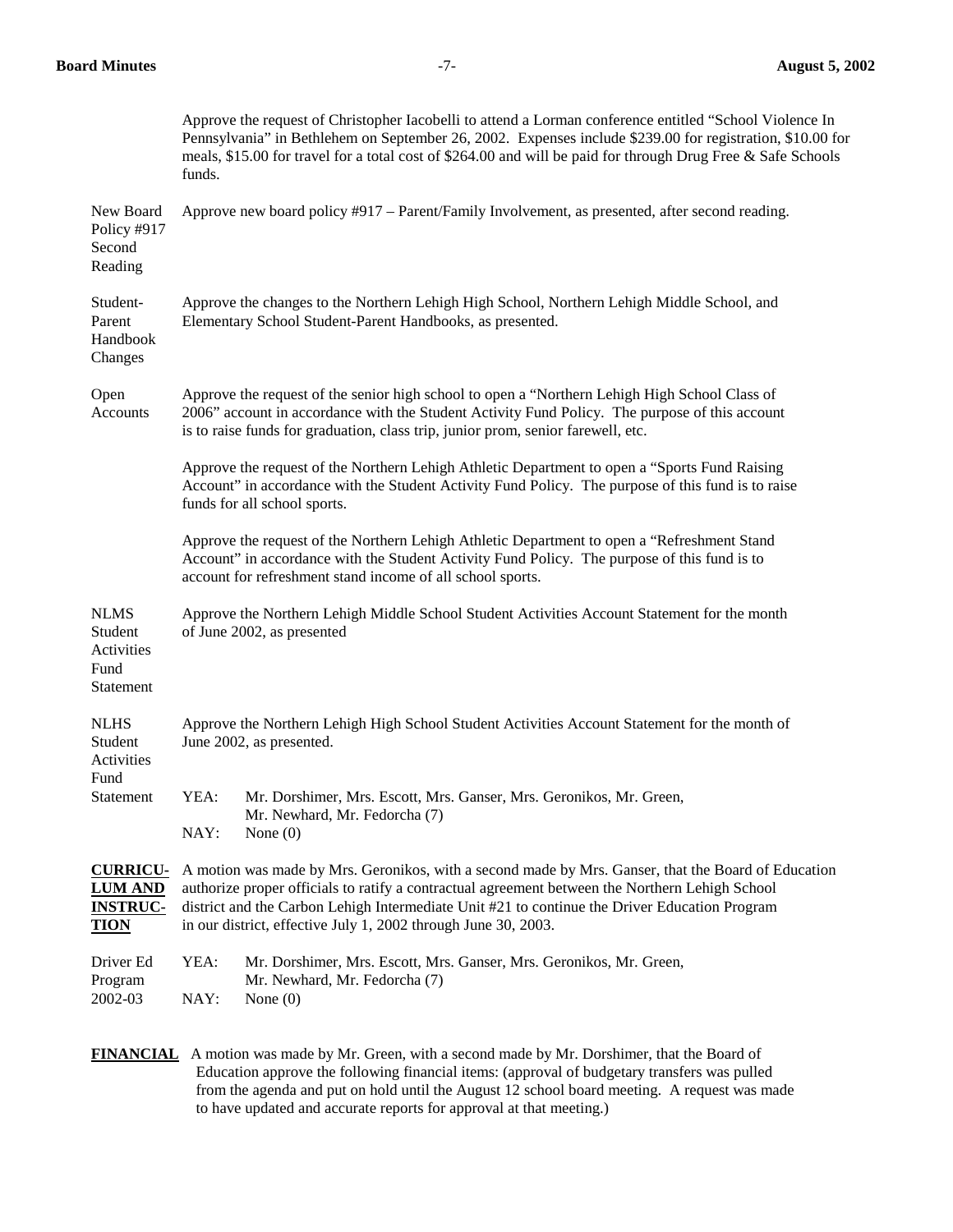**Board Minutes** -8- **August 5, 2002** 

| Per Capita<br>Abatements                         | Approve abatement of per capita taxes, as presented, for the residents that fall within the guidelines.                                                                                                                                                                                                                                                                                                                                                                                                                                                                                                                                                                                                                                                         |
|--------------------------------------------------|-----------------------------------------------------------------------------------------------------------------------------------------------------------------------------------------------------------------------------------------------------------------------------------------------------------------------------------------------------------------------------------------------------------------------------------------------------------------------------------------------------------------------------------------------------------------------------------------------------------------------------------------------------------------------------------------------------------------------------------------------------------------|
| <b>Bills</b>                                     | Construction Approve payment of bills from the Construction Account, as presented.                                                                                                                                                                                                                                                                                                                                                                                                                                                                                                                                                                                                                                                                              |
| Extended<br>Construction<br><b>Bills</b>         | Approve payment of bills from the Extended Construction Account, as presented.                                                                                                                                                                                                                                                                                                                                                                                                                                                                                                                                                                                                                                                                                  |
| Portfolio<br>Summary                             | Approve the Arthurs Lestrange Cash Management Portfolio Summary for the month of May and June 2002.                                                                                                                                                                                                                                                                                                                                                                                                                                                                                                                                                                                                                                                             |
| Purchase<br>Furniture                            | Approve the purchase of furniture from Roberts & Meck, Inc. for the Middle School. Furniture<br>will be purchased using PS Contract #7105-05 at a cost of \$7,181.50. Funding is to come from<br>the Furniture and Equipment Fund of the Middle School PlanCon.                                                                                                                                                                                                                                                                                                                                                                                                                                                                                                 |
| Capital Re-<br>serve #1<br>Fund (Info<br>Only)   | Information Only: Information was distributed consisting of a copy of Capital Reserve #1 Fund Receipts,<br>Expenditures, and Cash Balances.                                                                                                                                                                                                                                                                                                                                                                                                                                                                                                                                                                                                                     |
| Unreserved<br>(Info Only)                        | Information Only: Information was distributed consisting of a copy of the estimated Unreserved<br>General Fund General Fund Balance as of June 30, 2002.                                                                                                                                                                                                                                                                                                                                                                                                                                                                                                                                                                                                        |
| Extended<br><b>Bills</b><br>(Info Only)          | Information Only: Information was distributed consisting of Extended Construction Account Bills<br>Construction paid during the month of July 2002.                                                                                                                                                                                                                                                                                                                                                                                                                                                                                                                                                                                                             |
| Insurance<br>For 2002-<br>2003<br>School<br>Year | School Leaders Errors and Omissions Liability - \$12,229 with AIG/National Union<br>Program. The June agenda had listed the self-insured PSBA Insurance Trust as the Errors and<br>Omissions provider for \$19,458, which was a \$7,179 increase from the previous year. Since June,<br>our broker of record has recommended that we instead go with the fully insured AIG/National<br>Union Program. In addition, we should purchase one year's Extended Reporting Period Coverage<br>with our previous year provider, Genesis Insurance Company. The cost for this coverage is \$4,540. The<br>total cost of the AIG program and the Genesis extended reporting period coverage is \$16,769, which is<br>\$2,689 less than the PSBA program approved in June. |
|                                                  | Approve to renew the equipment maintenance program for the 2002-2003 school year with CNA<br>Insurance Company at a yearly premium of \$35,038. The coverage is for the period August 1, 2002<br>through July 31, 2003. The renewal is an \$89 increase from last year.                                                                                                                                                                                                                                                                                                                                                                                                                                                                                         |
| Exonerate<br>Tax Claim                           | Approve to exonerate the Lehigh County Tax Claim Bureau from collecting \$480.15 of<br>delinquent 2000 school district real estate taxes from Darlene Kocher, formerly of 7119, PA Route 873,<br>Slatington, PA. The collection was turned over to the Tax Claim Bureau, and it was subsequently determined<br>that the mobile home was removed from the site.                                                                                                                                                                                                                                                                                                                                                                                                  |

## **FINANCIAL**

 **(Con't.)** Approve to exonerate the Lehigh County Tax Claim Bureau from collecting \$2,518.12 of delinquent 2000 school district real estate tax from the Fairview Cemetery Association, Fairview Avenue, Slatington, PA, c/o Bryon Reed. The Lehigh County Assessment Office informed the Tax Claim Bureau that the property was tax exempted by the Board of Assessment Appeals effective January 1, 2000.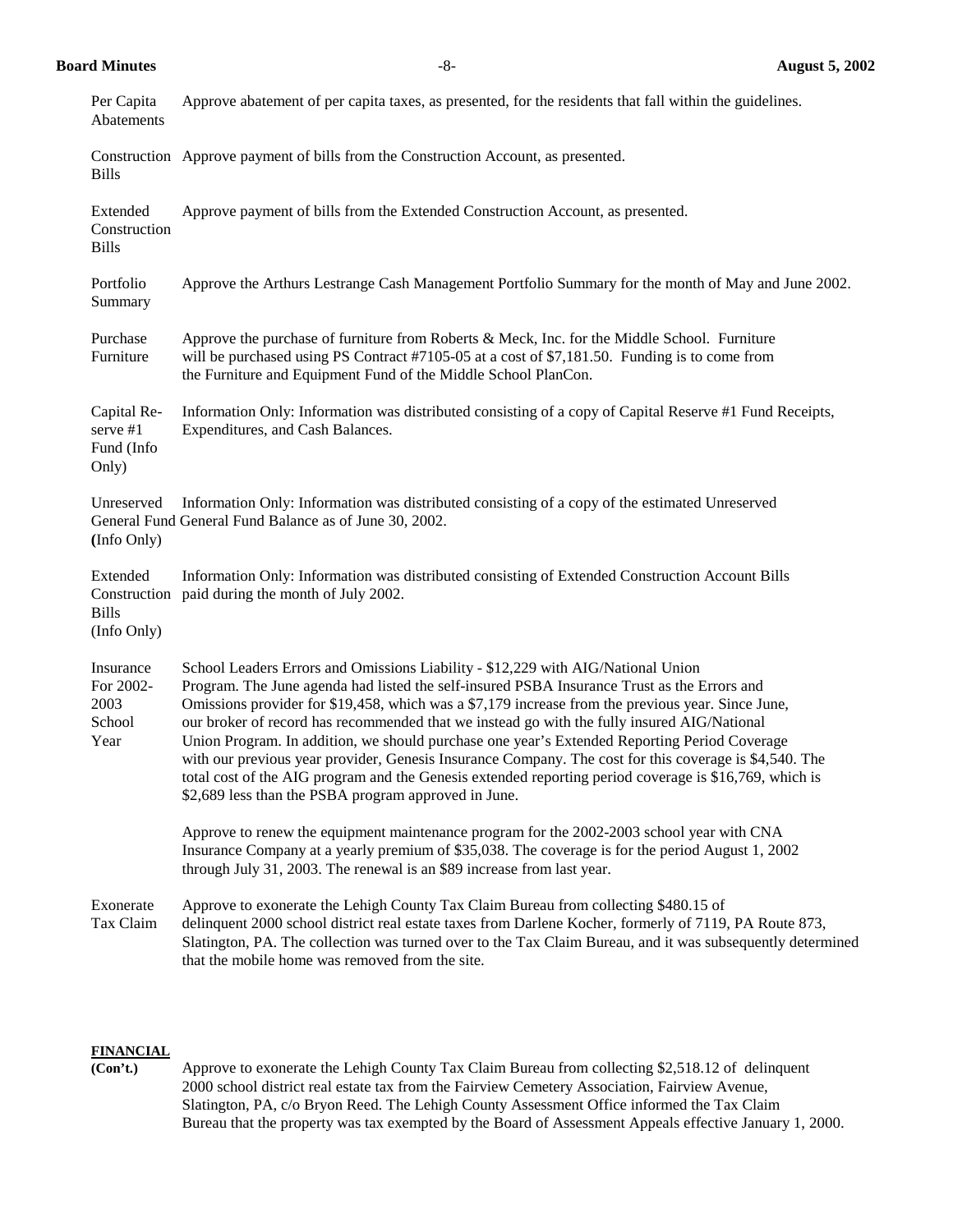**Board Minutes** -9- **August 5, 2002** 

| Exempt<br>Fairview<br>Cemetery<br>Estate | Approve to notify Portnoff Law Associates that they will not collect \$2,824.46 of delinquent<br>2001 school district real estate tax from the Fairview Cemetery Association, Fairview Avenue,<br>Slatington, PA, c/o Bryon Reed. The Lehigh County Assessment Office informed the Tax Claim<br>Assoc. From Bureau that the property was tax exempted by the Board of Assessment Appeals effective January 1, Real<br>2000.                                                                                                           |  |  |
|------------------------------------------|---------------------------------------------------------------------------------------------------------------------------------------------------------------------------------------------------------------------------------------------------------------------------------------------------------------------------------------------------------------------------------------------------------------------------------------------------------------------------------------------------------------------------------------|--|--|
| Tax                                      | YEA:<br>Mr. Dorshimer, Mrs. Escott, Mrs. Ganser, Mrs. Geronikos, Mr. Green,<br>Mr. Newhard, Mr. Fedorcha (7)<br>NAY:<br>None $(0)$                                                                                                                                                                                                                                                                                                                                                                                                    |  |  |
| <b>CORRES-</b><br>POND-<br><b>ENCE</b>   | All board members received copies of the following minutes:                                                                                                                                                                                                                                                                                                                                                                                                                                                                           |  |  |
|                                          | Minutes of the Carbon Lehigh Intermediate Unit Board of Directors meeting held on June 17, 2002.                                                                                                                                                                                                                                                                                                                                                                                                                                      |  |  |
|                                          | Minutes of the Lehigh Carbon Community College meeting held on May 2, 2002 and<br>June 6, 2002.                                                                                                                                                                                                                                                                                                                                                                                                                                       |  |  |
|                                          | Minutes of the Washington Township Board of Supervisors meeting held on May 14, 2002.                                                                                                                                                                                                                                                                                                                                                                                                                                                 |  |  |
|                                          | Mr. Fedorcha urged all board members to mail their ballot for Mr. Roland Featherman and vote for him as<br>Second Vice President of Pennsylvania School Boards Association. Mr. Featherman is our local regional<br>representative.                                                                                                                                                                                                                                                                                                   |  |  |
| <b>INFORM-</b><br><b>ATION</b>           | Correspondence regarding Einstein Academy/Charter School was distributed.                                                                                                                                                                                                                                                                                                                                                                                                                                                             |  |  |
| MS Sap<br>Report                         | A summary of middle school SAP State Report for the 2001-2002 school year was distributed.                                                                                                                                                                                                                                                                                                                                                                                                                                            |  |  |
| PlanCon<br>Part I<br>meeting.            | Notification has been received from the Pennsylvania Department of Education of their approval of PlanCon<br>Part I: Interim Reporting for Change Orders G-4, G-5, P-2, H-2, H-3 for the Northern Lehigh Middle<br>School. Copies of these documents and appended materials will be entered into the official minutes of this                                                                                                                                                                                                         |  |  |
| <b>RECOG-</b><br><b>NITION</b><br>OF     | Scott DeLong – Teacher at Northern Lehigh High School – His name was misspelled on the agenda, asked<br>that it be corrected.                                                                                                                                                                                                                                                                                                                                                                                                         |  |  |
| <b>GUESTS</b>                            | Renee Evans – Washington Township – Felt obligated to state that she, her fellow teachers, the<br>community, and the high school students all supported Dave Papay for the position of high school<br>principal. She will, however, support Mr. Bertolino who is the newly selected principal. She<br>doesn't see how the board could hire someone at the salary they did. Mr. Bertolino does not have a<br>proven track record she stated, since he was an assistant principal of only one grade at his previous<br>school district. |  |  |

**ADJOURN-** A motion was made by Mr. Dorshimer, with a second made by Mr. Newhard, that the regular meeting of **MENT** the Northern Lehigh Board of School Directors be adjourned at 8:30 p.m.

- YEA: Mr. Dorshimer, Mrs. Escott, Mrs. Ganser, Mrs. Geronikos, Mr. Green, Mr. Newhard, Mr. Fedorcha (7)
- NAY: None (0)